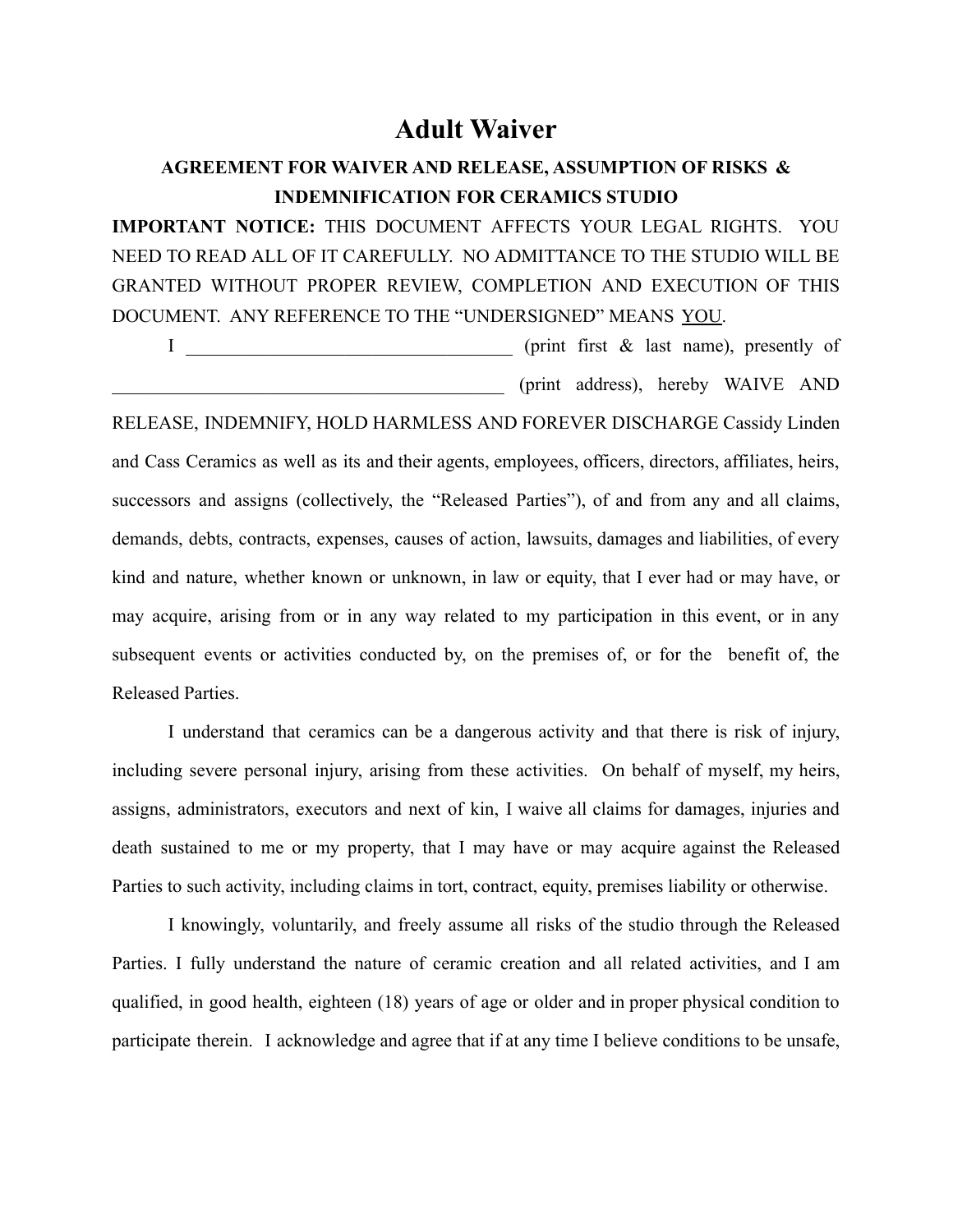I will immediately notify an administrator of the studio and discontinue participation in the activity.

I have read, understood and fully agreed to the terms of this WAIVER AND RELEASE. I understand and confirm that by signing this WAIVER AND RELEASE I am giving up considerable future legal rights that I may have or obtain by virtue of my participation in this and future participation at the studio. I am signing this Agreement freely and voluntarily, under no duress, and with a full and complete understanding of its terms. My signature below is proof of my intention to execute a complete and unconditional WAIVER AND RELEASE of all current and future liability to the full extent of the law.

If any term or provision of this Agreement is found by a court of competent jurisdiction to

be invalid, illegal or otherwise unenforceable, the same shall not affect the other terms or provisions hereof or the whole of this Agreement, but such term or provision shall be deemed modified to the extent necessary in the court's opinion to render such term or provision enforceable, and the rights and obligations of the parties shall be construed and enforced accordingly, preserving to the fullest permissible extent the intent and agreements of the parties herein set forth.

## PHOTO RELEASE

I hereby grant to the Released Parties the right to take photographs of me, my projects and my participation at the studio and future such workshops, classes, and gallery events and irrevocably grant to the Released Parties all right, title and interest in and to the photographs for use in all markets and media, worldwide, in perpetuity. I authorize the Released Parties to copyright, use and publish the photographs in print and/or electronically, and agree that the Released Parties may use such photographs for any lawful purpose, including, but not limited to,